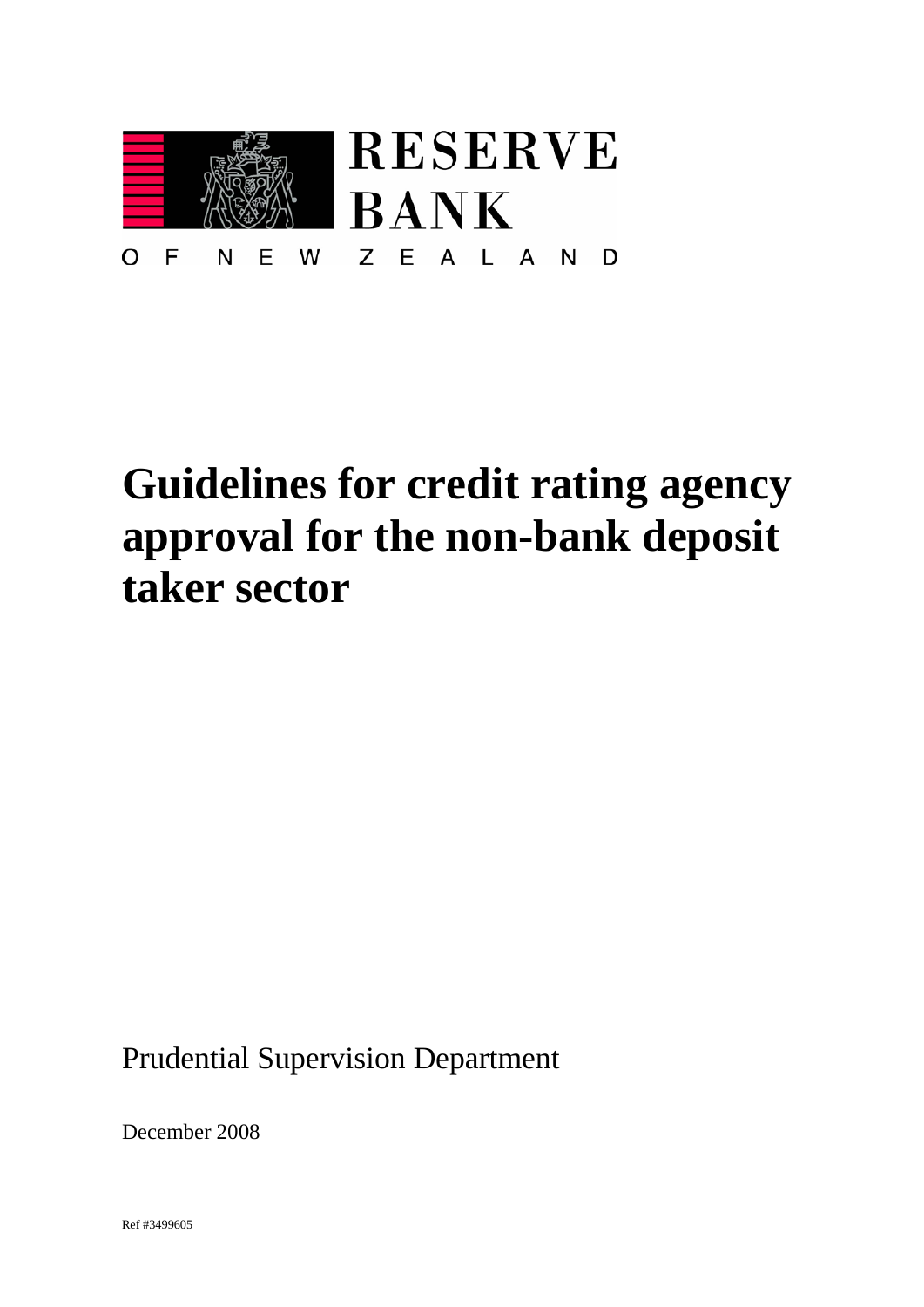## 1. **Approval guidelines**

- (1) This document sets out the Reserve Bank's guidelines in relation to the approval of rating agencies. These guidelines relate to the matters the Bank is required to take into account in deciding whether to approve a rating agency for the purposes of the Nonbank Deposit Takers Act 2013.
- (2) When making decisions in relation to the approval of a rating agency, the Reserve Bank considers how a rating agency or its activities compare to the guidelines in this document on:
	- (a) independence;
	- (b) resources;
	- (c) objectivity;
	- (d) third party access to ratings;
	- (e) disclosure;
	- (f) consistency and comparability; and
	- (g) credibility.

## 2. **Independence**

- (1) A rating agency should be independent and should conduct itself in a manner that supports its independence. It should have processes designed to prevent it from being subject to political or economic pressures that could influence a credit rating or its credit assessment processes.
- (2) A rating agency should have clear operational policies and procedures to identify and manage potential conflicts of interest, including between the credit rating activities of the rating agency and other interests of its shareholders or directors.
- (3) A rating agency should—
	- (a) have high standards of corporate governance that are effective in safeguarding the independence and integrity of its credit risk assessment processes;
	- (b) have periodic, rigorous and formal reviews that are independent of the business lines under review and that review—
		- (i) its methodologies and models; and
		- (ii) any significant changes to its methodologies and models;
	- (c) have firewalls separating its credit rating activities from any affiliated businesses to help prevent conflicts of interest; and
	- (d) adopt and adhere to a code of conduct that reflects market standards and internationally recognised principles.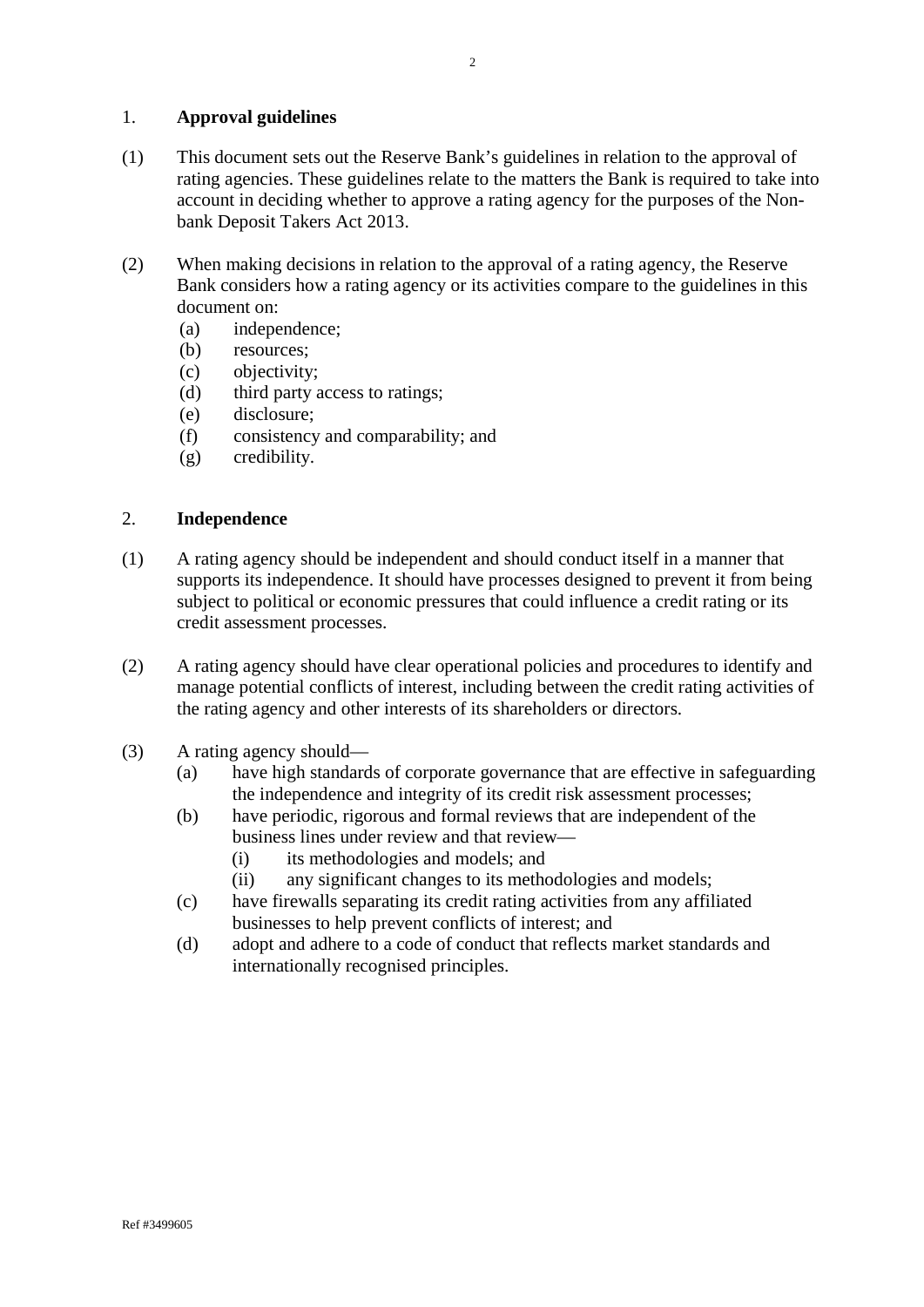#### 3. **Resources**

- (1) A rating agency should have sufficient financial and human resources to carry out high quality credit assessments.
- (2) A rating agency should—
	- (a) be able to develop and maintain systems on an ongoing basis to produce timely, consistent and credible credit assessments and ratings;
	- (b) allocate a sufficient number of appropriately qualified and competent people to the analysis, review and approval processes for the production of ratings; and
	- (c) have sufficient resources to allow for regular substantive interaction with the subjects of its credit assessments.
- (3) A rating agency's financial viability should not depend upon a small number of clients.
- (4) Rating decisions should be made by a rating committee composed of adequately qualified and experienced individuals in accordance with the rating agency's methodologies.

#### 4. **Objectivity**

- (1) A rating agency's assessment methodologies should be—
	- (a) documented;
	- (b) rigorous and systematic;
	- (c) applied consistently;
	- (d) where possible, validated by substantial historical experience;
	- (e) based on both qualitative and quantitative approaches; and
	- (f) subject to ongoing review.
- (2) A rating agency's assessment methodologies should, where possible, be established for a sufficient period of time to provide for them to be rigorously back-tested and refined to a high level of confidence.
- (3) The ratings produced by its assessment methodologies should—
	- (a) provide credible and consistent measures of credit risk;
	- (b) be responsive to changes in financial condition;
	- (c) be continuous (that is, not be point in time ratings); and
	- (d) be subject to ongoing review, including—
		- (i) after all significant events; and
			- (ii) at least annually.
- (4) Paragraphs (3)(c) and (3)(d) do not apply to a rating that is not subject to ongoing monitoring or surveillance if the rating clearly indicates that it is not subject to any ongoing monitoring or surveillance.